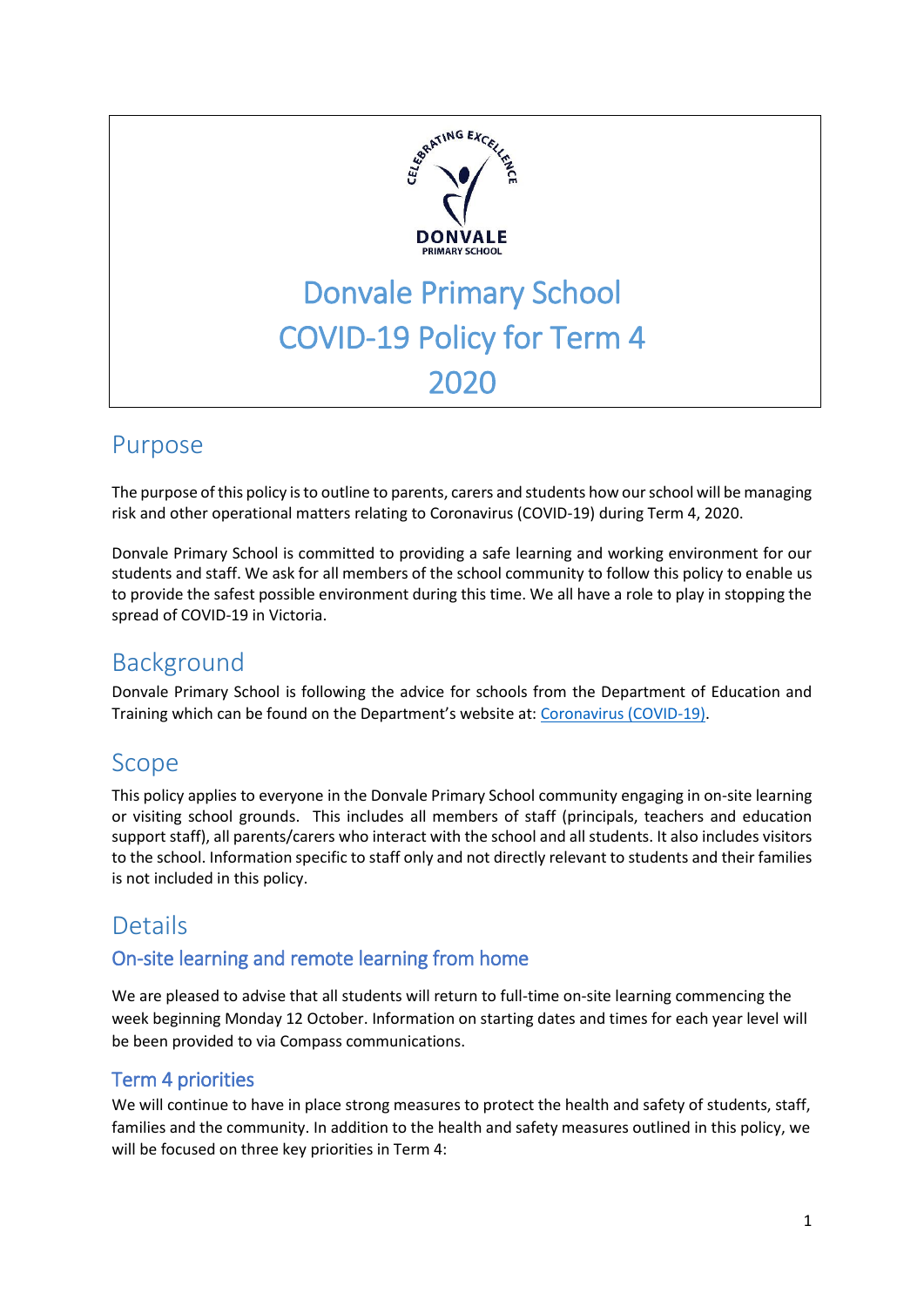#### **Mental health and wellbeing**

Our highest priority will be the wellbeing, particularly the mental health, of every student and member of staff. This means effectively mobilising all available resources to support our most vulnerable students and enabling staff to access the relevant support services.

#### **Learning and excellence**

Some of our students have thrived in the remote and flexible learning environment, others have maintained their learning progress, and some have fallen behind, despite their best efforts and those of their families and teachers. Our priority will be supporting both those who need it to catch up and those who have progressed to continue to extend their learning.

#### **Transitions**

We will make every effort to ensure successful transitions for children moving from kindergarten into Prep and children moving from Grade 6 into Year 7.

## Health and safety at school

Our school follows the Department and Victorian Chief Health Officer's advice and requirements in relation to health and safety. The health and safety measures relating to students are outlined below. These health and safety measures are regularly reviewed in line with the changing context of COVID-19 in Victoria. As a result, as Term 4 proceeds, some measures may no longer be required and/or new measures may be introduced.

#### *Unwell students (including students who have been tested)*

- Unwell students **must** stay home.
- Where students have been tested for coronavirus (COVID-19) they are required to isolate at home and must not attend school until they are both symptom free and have received their results (provided the result is negative).

#### *Managing unwell students at school*

- Students experiencing compatible symptoms with coronavirus (COVID-19), such as fever, cough, chills or sweats, shortness of breath, sore throat, runny nose, loss of smell or taste, will be isolated in an appropriate space with suitable supervision and collected by a parent/carer as soon as possible. Urgent medical attention will be sought where needed. Unwell students will not be permitted to travel home unsupervised.
- Health care plans, where relevant, should be updated to provide additional advice on monitoring and identification of the unwell child in the context of coronavirus (COVID-19).
- If a staff member is unsure whether a student is unwell in the first instance we will contact the parent/carer to discuss any concerns about the health status of the student, and we will take a precautionary approach, requesting the parent/carer to collect their child if concerns remain. A trained staff member may take the temperature of the student, where appropriate, to support decision-making. Gloves will be worn for the purpose of taking a temperature.
- Parent/carers of students experiencing compatible symptoms with coronavirus (COVID-19) will be encouraged to seek the advice of their healthcare professional who can advise on next steps. Students should not return until symptoms resolve.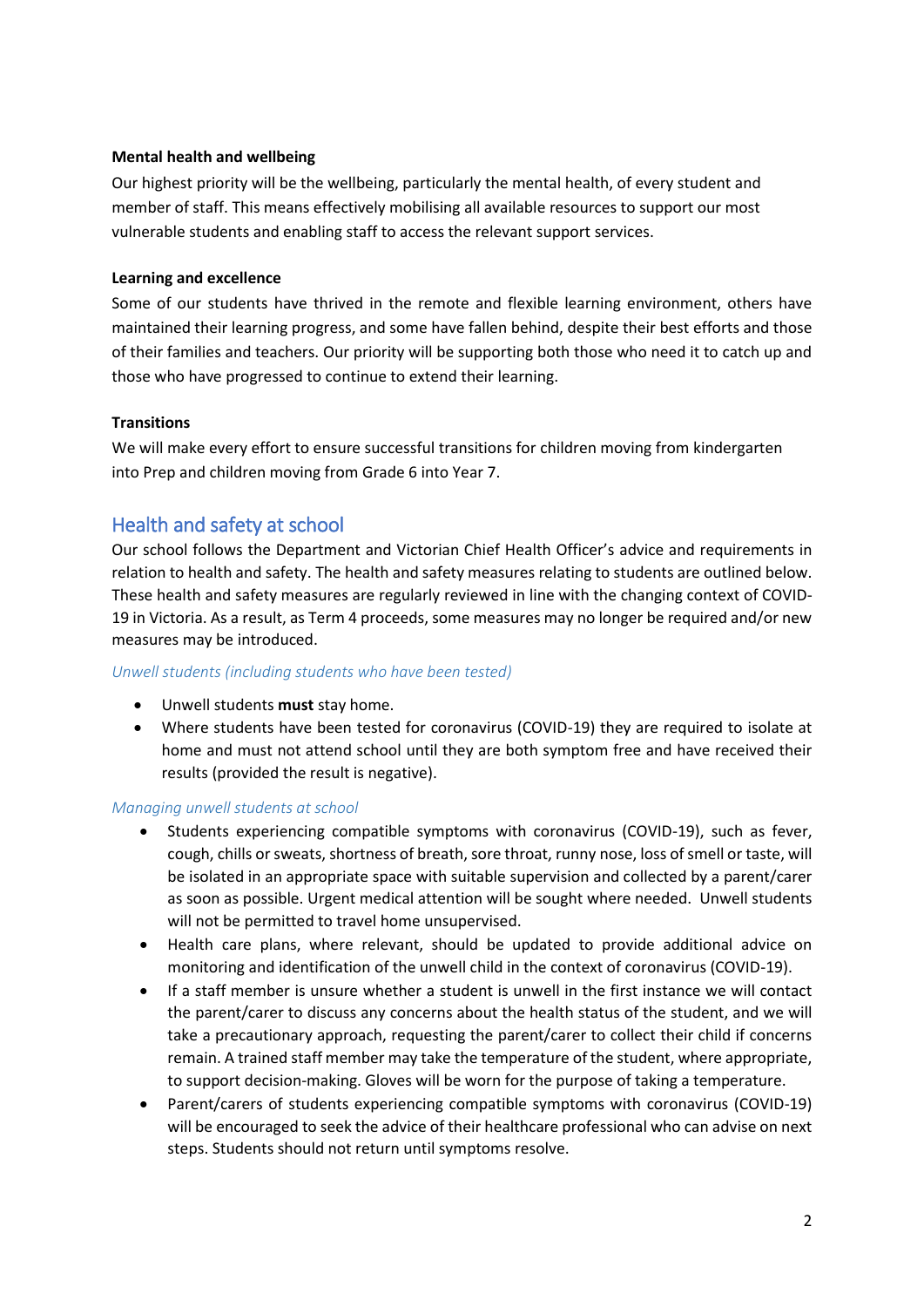#### *Managing a suspected or confirmed case of COVID-19*

The Department has comprehensive procedures in place with the Department of Health and Human Services to manage suspected or confirmed cases of coronavirus (COVID-19) in schools. In accordance with these procedures:

- We will contact the Department of Health and Human Services on 1300 651 160 to seek advice if a student or staff member:
	- o is a confirmed case
	- $\circ$  has been in close contact with a confirmed case
- We will inform the Department's Incident Support and Operations Centre who will support the school to make an [IRIS incident alert.](https://www.eduweb.vic.gov.au/iris/ctrESMMain.asp)

DHHS defines 'close contact' as someone who has either:

- had at least 15 minutes of face-to-face contact with a confirmed case of coronavirus (COVID-19)
- shared a closed space for more than two hours with someone who is a confirmed case.

#### *Face coverings*

- All school staff on site will wear face coverings unless exempt due to a medical condition or disability but may remove their face covering when teaching students.
- As we are a primary school, students are not required to wear face coverings regardless of whether or not they are aged 12 or over, but may choose to do so.
- Students are encouraged to bring their own face mask to school but will be provided with a single-use mask if they forget their own mask, or if they do not bring a mask for any other reason.
- Parents are also required to wear face coverings whenever they leave the house, including for a school drop off and pick up. When travelling in a car alone, or only with members of their household, they do not need to wear a mask.

#### *Physical distancing*

- Wherever possible we will encourage and support physical distancing of students however the Department and Victorian Chief Health Officer has acknowledged that physical distancing in schools is practicably difficult to achieve and has not mandated this practice.
- Parents are asked to observe physical distancing requirements (1.5 metres) whenever dropping off or collecting students from school and must not congregate at the school gate.

#### *School arrival and departure arrangements for Term 4*

To support physical distancing at our school we have arranged for the following staggered arrival and departure times and entry/exit points:

> **Foundation:** Drop off between 8.45am and 9.00am ready for a 9.00am start. 3.30pm pick up. Please ensure that you drop your child off between these times only and not earlier. Teachers will not be available to supervise your child prior to these times.

Drop off point for the Foundation children is at the water tank area adjacent to the Foundation classrooms. We ask that parents please do not enter the school building to drop off their child.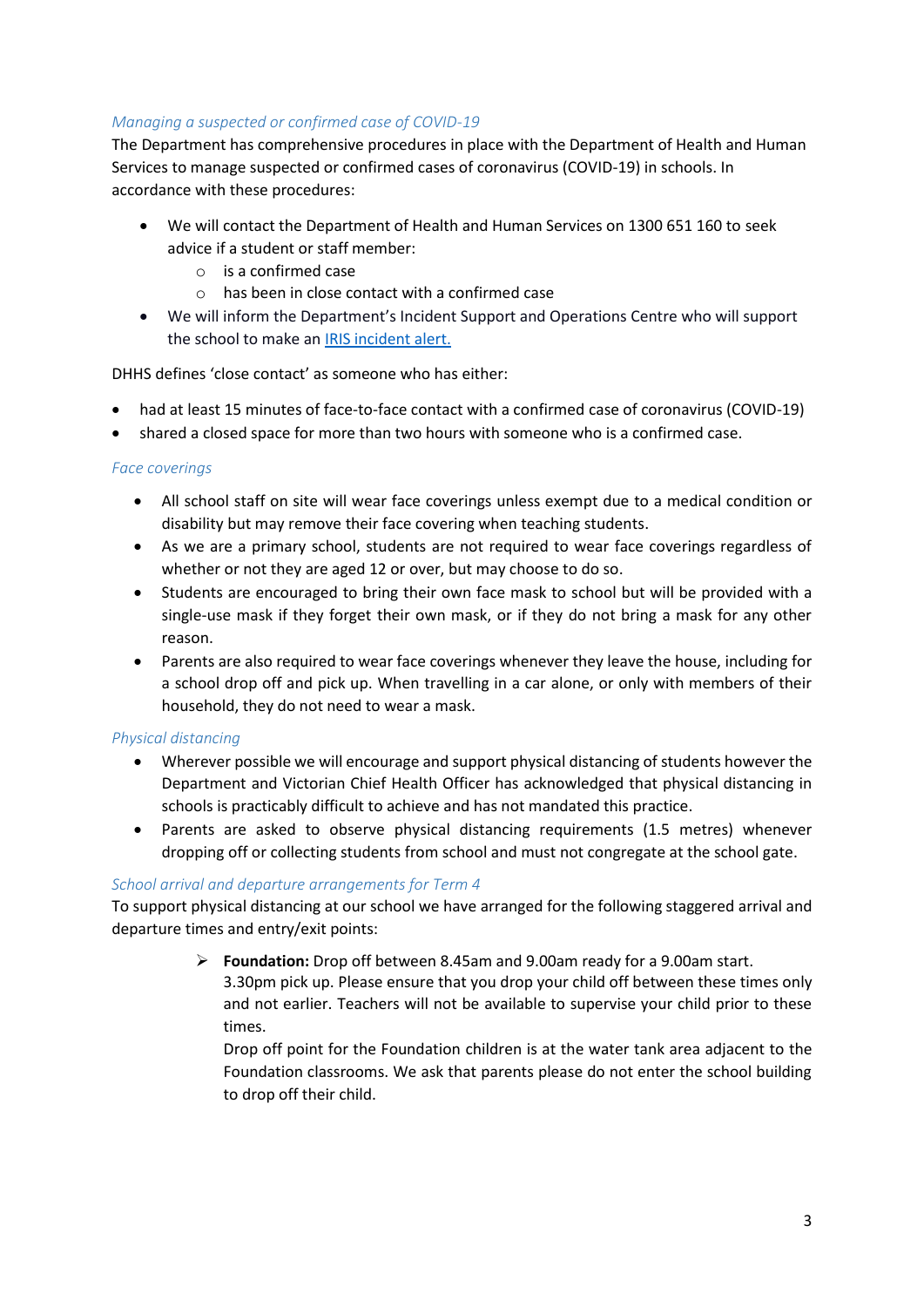- **Yr 1 / 2 students:** 8.45am drop off; 3.15pm pick up. Drop off point is at your child's usual class line up. The teachers will come and meet with their classes at their line up area at 8.45am. Parents are asked to drop off as close to 8.45am and then immediately leave the school grounds.
- **Yr 3 / 4 students:** 8.45am drop off; 3.15pm pick up. Drop off point is at your child's usual class line up. The teachers will come and meet with their classes at their line up area at 8.45am. Parents are asked to drop off as close to 8.45am and then immediately leave the school grounds.
- **Yr 5 / 6 students:** 9.00am drop off; 3.30pm pick up. Year 5 / 6 students are to make their way into the Senior building at 9.00am. The teachers will be there to greet at per usual.

**Please note:** Students in years 5 & 6 with siblings who commence at the earlier start time of 8.45am can also be dropped off at school at this time. They are to remain outside (weather permitting) until their 9.00am commencement time. Children in the school grounds are supervised by from 8.45am to 9.00am. Children who conclude the day at 3.15pm and have older siblings in the 5 /6 level, will be supervised in their classrooms by their class teacher and be dismissed at 3.30pm – same time as their sibling. These options will enable parents to leave the school grounds immediately rather than waiting around for the next school start or finish time. For example, if you have children in Foundation and Year 2, then you can drop both children off for 8:45am start. Similarly with pick up – both children can be picked up at 3.30pm.

Also, where possible, non-school children are asked not to be brought to pick up or drop off.

We will:

- $\triangleright$  place witches hats at various drop off and pick up points to encourage spacing between adults and reduce the number gathering in any particular point around the school.
- $\triangleright$  expect all parents / carers to enter the school grounds as close to pick up or drop off time as possible. Parents should either stay in their cars or wait at the school boundary and only enter the school grounds when it is within minutes to their child's drop off or pick up time. We would appreciate it if parents did not enter the school grounds well before their child's drop off or pick up time and wait around to drop off and / or pick up.
- $\triangleright$  expect all adults (with exception of staff) to leave the school grounds immediately after drop off and pick up. Parents / carers lingering in the school grounds during pick up and drop off times will not be allowed.
- $\triangleright$  ask all students to leave the school grounds immediately after pick up or end of their school day.
- $\triangleright$  request that parents only enter the school grounds when essential to do so and to contact the school by phone or email where appropriate instead.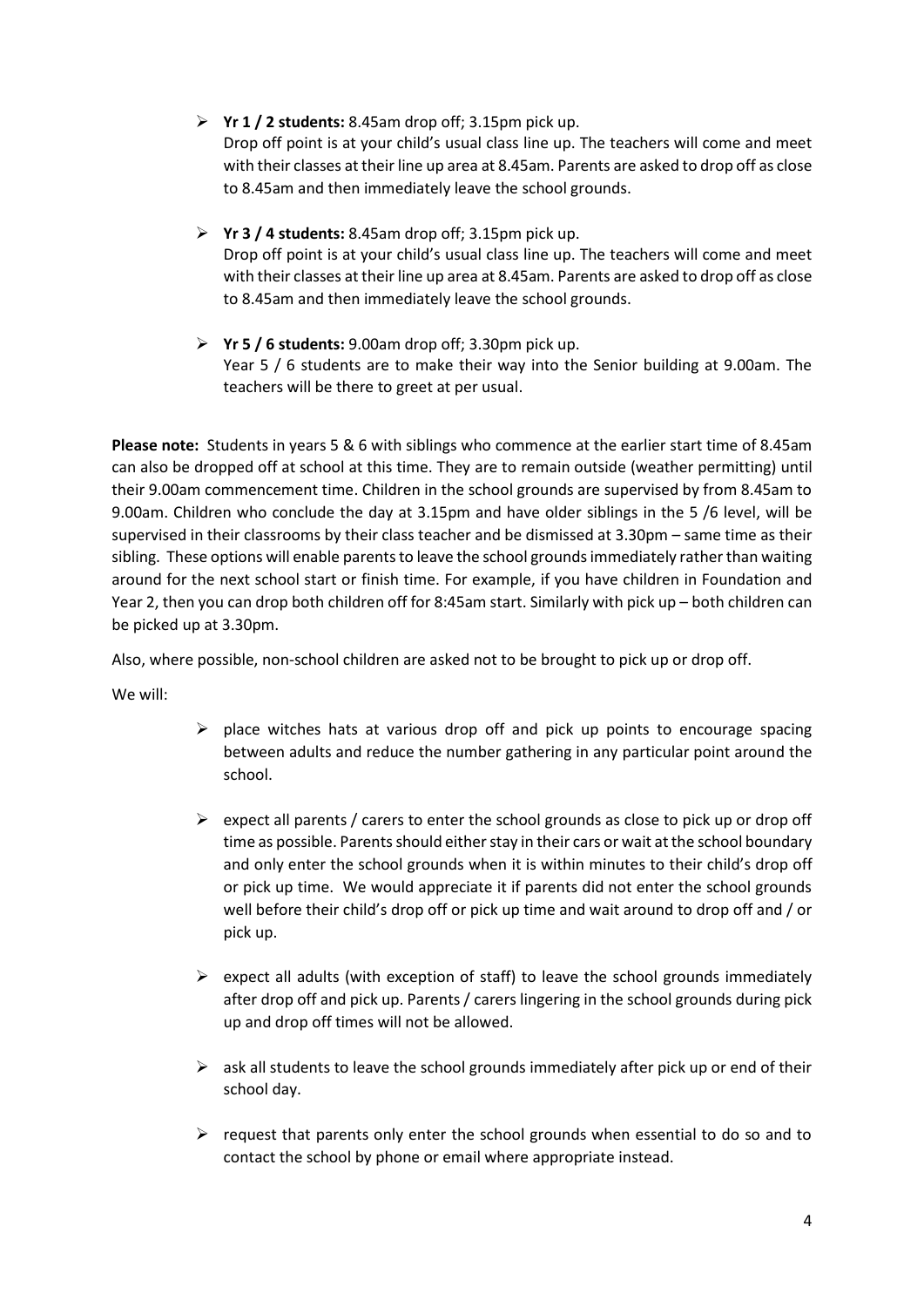$\triangleright$  encourage non-contact greetings.

#### *Hand, food and drink hygiene*

- Hand sanitiser will be available at entry points to classrooms and students will be educated on the importance of this health and safety measure.
- All people on school grounds must undertake regular hand hygiene, particularly on arrival to school, before and after eating, after blowing their nose, coughing, sneezing or using the toilet.
- Where shared equipment is necessary, students will be required to exercise strict hand hygiene before and after use.
- Students must not drink from the school water fountains and must bring their own water bottle for use and refilling at school.
- Students must not share their food.

#### *Air ventilation*

 Wherever possible, we will increase fresh air into indoor spaces and maximise the use of outdoor learning areas and environments. This will include setting air conditioning units to use external air rather than recycling and keeping doors open with door jambs to keep air circulating.

#### *Temperature checks*

 Mandatory temperature testing of all students is no longer required. However, we will continue to heed Department and Chief Health Officer advice on this, and temperature checks may be reintroduced if the current levels of community transmission in Victoria increase.

#### *Mobile phones*

• The Department and school's mobile phone policies continue to apply and we ask that students clean their phones regularly.

#### *Health, Wellbeing and inclusions Workforces at school*

 Health and wellbeing staff (such as Student Support Services, Visiting Teachers and school nurses) will continue to provide support to students as required.

#### *Record keeping for contact tracing*

- To support contact tracing, we are required to keep a record of the name, contact details, date and time of attendance of all staff, students and visitors who attend on-site for more than 15 minutes.
- We are also required to record the areas of the school the person attended.

#### *COVID-19 Safety Management Plan*

 Our school follows and implements the Department's COVID-19 Safety Management Plan, available at[: COVID19 Safety Management Plan.](https://www.education.vic.gov.au/hrweb/Documents/OHS/COVID19SafetyManagementPlan.docx)

### Attendance

Normal attendance notification requirements apply for all students. Please refer to our school Attendance Policy for further information.

Exceptions to attendance may exist for medically vulnerable students. The Acting Deputy Chief Health Officer has advised that decisions regarding school attendance should be informed by the nature of a child or young person's condition, its severity and intensity of required treatment. In most cases, the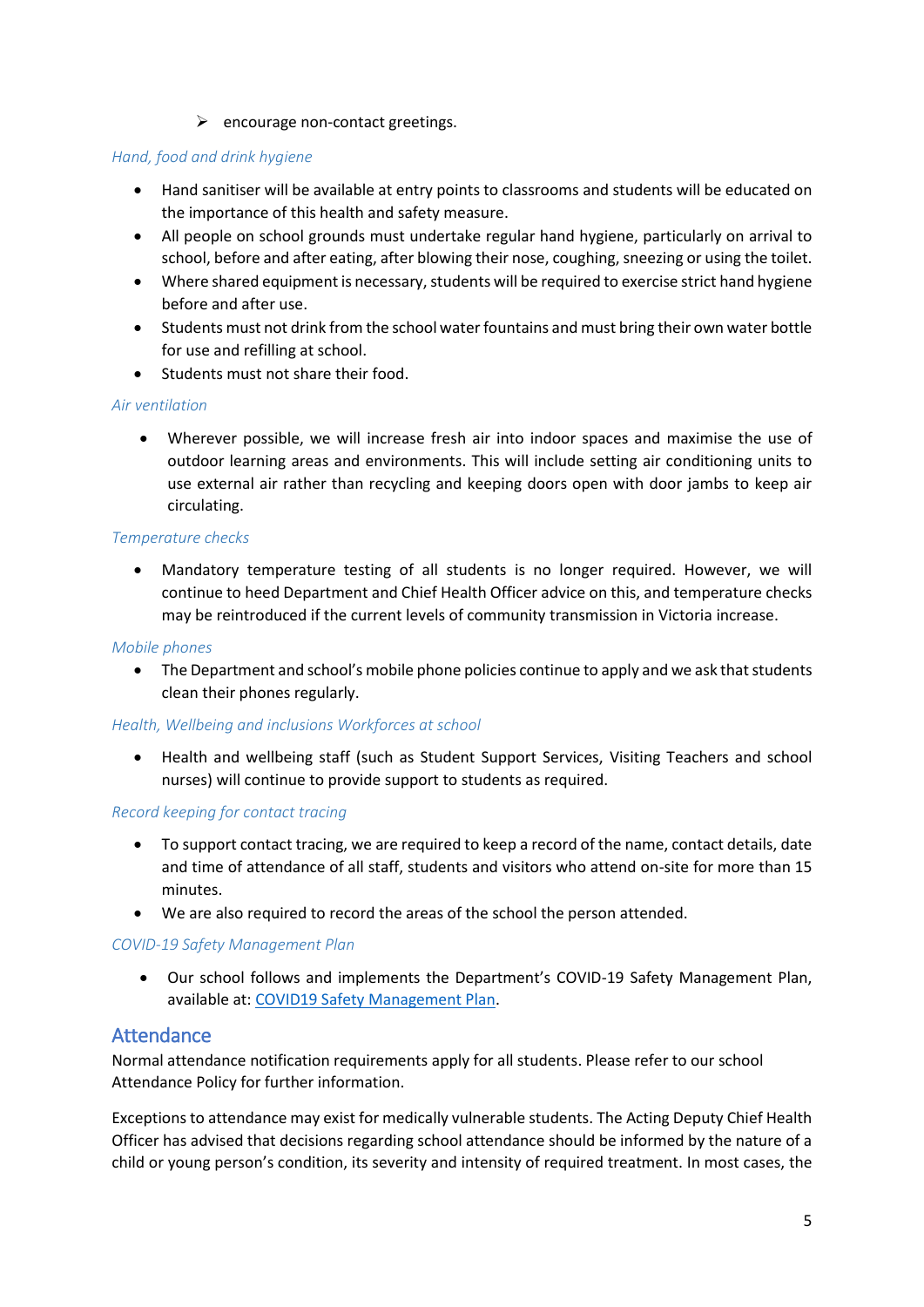presence of common conditions of childhood, such as asthma, epilepsy or Type 1 diabetes, should not preclude a student from attending face-to-face learning.

In keeping with expert public health advice, some students may be at higher risk for severe outcomes or complications of coronavirus (COVID-19), for example those with chronic medical conditions. Any student with a chronic medical condition should seek advice from their medical practitioner about attending school on site at different stages in the coronavirus (COVID-19) pandemic.

Please also contact either Lena Clark or Ian McKinlay for further support and advice on how we can support your child in these circumstances.

Our school records student attendance in accordance with the Department's [Attendance Policy.](https://www2.education.vic.gov.au/pal/attendance/policy)

## School assemblies

School assemblies will not take place face-to-face but instead will occur via WebEx video meetings each Friday afternoon.

## Camps and excursions

 Camps and excursions cannot take place. We will inform parents and students if this changes over the course of Term 4.

## Sport and recreation

Based on the Department and Chief Medical Officer advice and requirements as at 5 October 2020:

- Playground equipment can be used by students. However students should practise hand hygiene before and after use.
- Playgrounds are not available for community use.
- Indoor sport is not allowed. Wherever possible students will participate in physical education or recreational play outdoors and will be discouraged from engaging in contact sport [
- Outdoor swimming pool use in the community can occur. Restrictions on the number of people permitted to the outdoor pool do not apply if it is being used exclusively by a single school for educational purposes. Further information about our Term 4 swimming activities will be communicated to the relevant year levels.

### Visitors and school tours

Under Department and Victorian Chief Health Officer advice and requirements visitors to school grounds must be limited to those delivering or supporting essential school services and operations (e.g. student health and wellbeing services, cleaning and maintenance workers). This means:

- Parent volunteers must not attend school
- Parent-teacher information sessions and interviews will be conducted remotely online
- On-site school tours for prospective students and their families will not be conducted unless an exemption has been granted by the Principal to support essential educational planning and decision-making for students with disability or highly complex needs.

Visitors to school grounds must comply with physical distancing and face covering requirements and practise good hand hygiene.

## School buses and transport

Students should practice hand hygiene before and after catching any form of public or school transport.